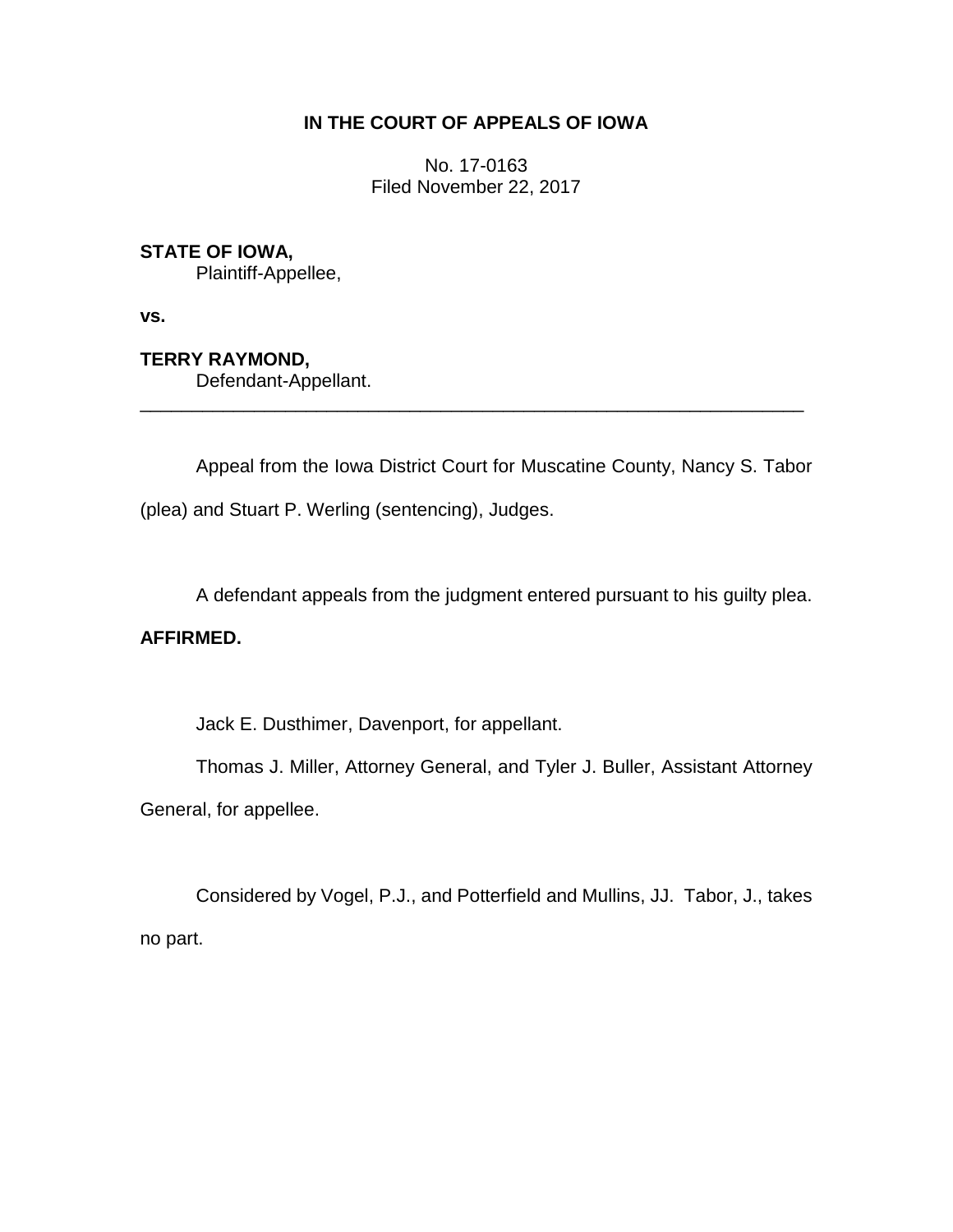## **VOGEL, Presiding Judge.**

 $\overline{a}$ 

Terry Raymond appeals his convictions following a guilty plea to possession with intent to distribute marijuana, failure to affix a drug tax-stamp, and two counts of theft in the second degree.

## **I. Background Facts and Proceedings**

On November 20, 2015, officers executed a search warrant at Raymond's residence. Officers seized marijuana, drug paraphernalia, two sawed off shotguns, three rifles, ammunition, a dirt bike, and a snowmobile. Officers conducted an interview with Raymond after he waived his Miranda protections.<sup>1</sup> Raymond admitted to possessing marijuana and gave various accounts of how he obtained the guns, the snowmobile, and the dirt bike.

Raymond was charged with possession with intent to distribute marijuana, in violation of Iowa Code section 124.401(1)(d) (2015); failure to affix a drug taxstamp, in violation of Iowa Code section 453B.12; two counts of theft in the second degree, in violation of Iowa Code sections 714.1 and 714.2; five counts of felon in possession of a firearm, in violation of Iowa Code section 724.26; and two counts of possession of an offensive weapon, in violation of Iowa Code sections 724.1(1)(b) and 724.3. All charges carried the habitual offender sentencing enhancement. *See* Iowa Code § 902.8. Pursuant to the written plea agreement, the five counts of possession of a firearm and two counts of possession of an offensive weapon were dismissed. The plea agreement contained the

<sup>1</sup> *See Miranda v. Arizona*, 384 U.S. 436, 479 (1966) (requiring the police to advise suspects of their rights under the Fifth and Fourteenth Amendments before beginning a custodial interrogation).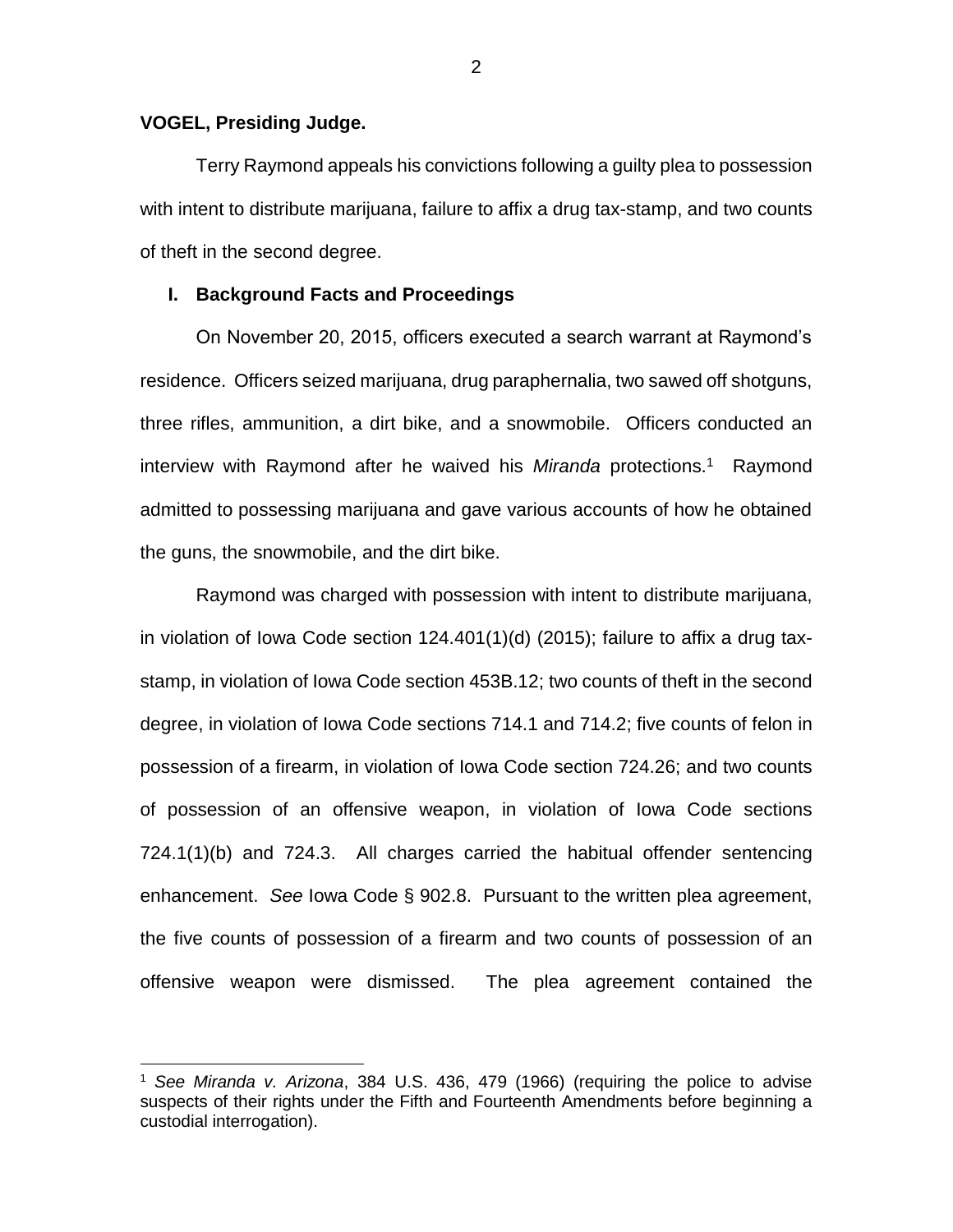recommended fines to be imposed and a combined sentence of twenty years, with no mandatory minimum. After a hearing on the record, the district court accepted Raymond's plea and sentenced him in accordance with the terms of the plea agreement.

Raymond appeals, asserting his counsel was ineffective in allowing him to plead guilty because the plea to tax stamp charge was not made voluntarily and intelligently and the plea to the theft charges lacked a factual basis. *See* Iowa R. Crim. P. 2.8(2)(b). He also asserts the court abused its discretion in imposing the sentence.<sup>2</sup>

#### **II. Standard of Review**

Challenges to guilty pleas are ordinarily reviewed for the correction of errors at law. *State v. Fisher*, 877 N.W.2d 676, 680 (Iowa 2016). We review ineffectiveassistance-of-counsel claims de novo. *State v. Gant*, 597 N.W.2d 501, 504 (Iowa 1999).

#### **III. Guilty Plea**

 $\overline{a}$ 

Raymond asserts his counsel was ineffective for allowing him to plead guilty when (1) he was not fully aware his driver's license would be revoked on the drugtax-stamp charge as required in *Fisher*, 877 N.W.2d at 684; and (2) his plea to the theft charges lacked a factual basis that established he did not intend "to promptly restore" the stolen property to its owner or to a public officer under section 714.1(4).

To establish an ineffective-assistance claim, Raymond must "prove by a preponderance of the evidence that his trial counsel failed to perform an essential

 $2$  Raymond does not appeal from the possession-with-intent-to-deliver-marijuana charge.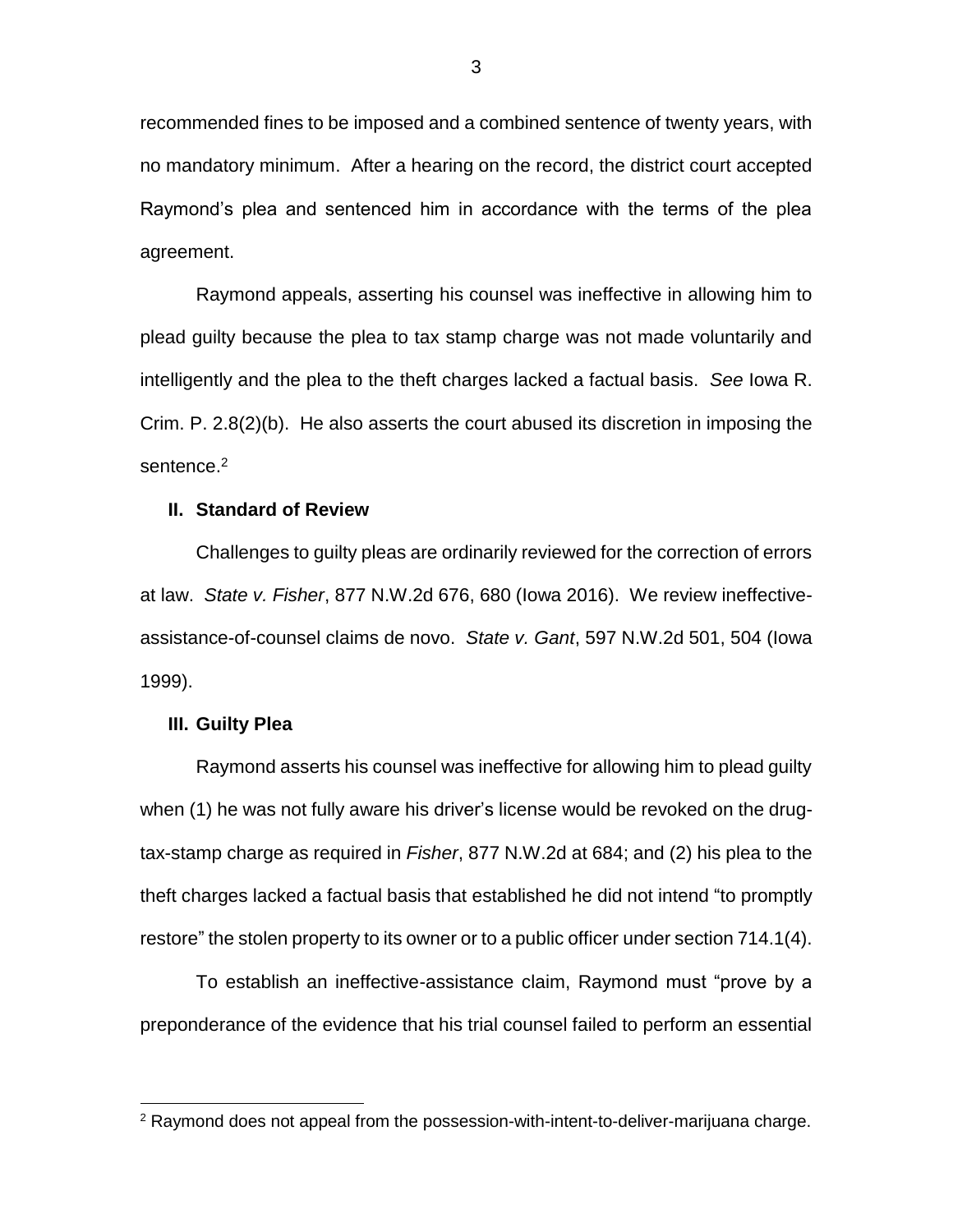duty and that this failure resulted in prejudice." *Gant*, 597 N.W.2d at 504. If he fails to prove either prong, we will affirm. *Id*. In the context of a guilty plea, establishing prejudice requires Raymond to show "a reasonable probability that, but for counsel's alleged errors, he would not have [pleaded] guilty and would have insisted on going to trial." *See State v. Carroll*, 767 N.W.2d 638, 641 (Iowa 2009). We do not ordinarily address ineffective-assistance-of-counsel claims on direct appeal unless the record is sufficient to dispose of such claims. *Gant*, 597 N.W.2d at 504. Here, the record is sufficient for us to do so.

At the plea hearing, Raymond was informed by the court his driver's license would be revoked for 180 days on the possession-with-intent-to-deliver charge. *See* Iowa Code § 901.5(10). When the court asked whether the revocation of license applied to the drug-tax-stamp violation, the assistant county attorney responded she did not believe it was applicable. Although the State incorrectly advised the court section 901.5(10) did not apply to the tax-stamp charge, Raymond was nonetheless informed his license would be revoked for the same period of time on the possession charge. He cannot assert his plea was not voluntarily or intelligently made by this omission when the consequence of revocation is exactly the same upon a guilty plea for both charges. Nor can he show any prejudice as his license is revoked regardless of the crime to which the revocation attached. *See id.* (allowing for 180-day license revocation for both controlled substance and controlled substance tax offenses).

Raymond next asserts his counsel was ineffective in allowing him to plead guilty to the two theft charges as they lacked a factual basis. *See* Iowa R. Crim.

4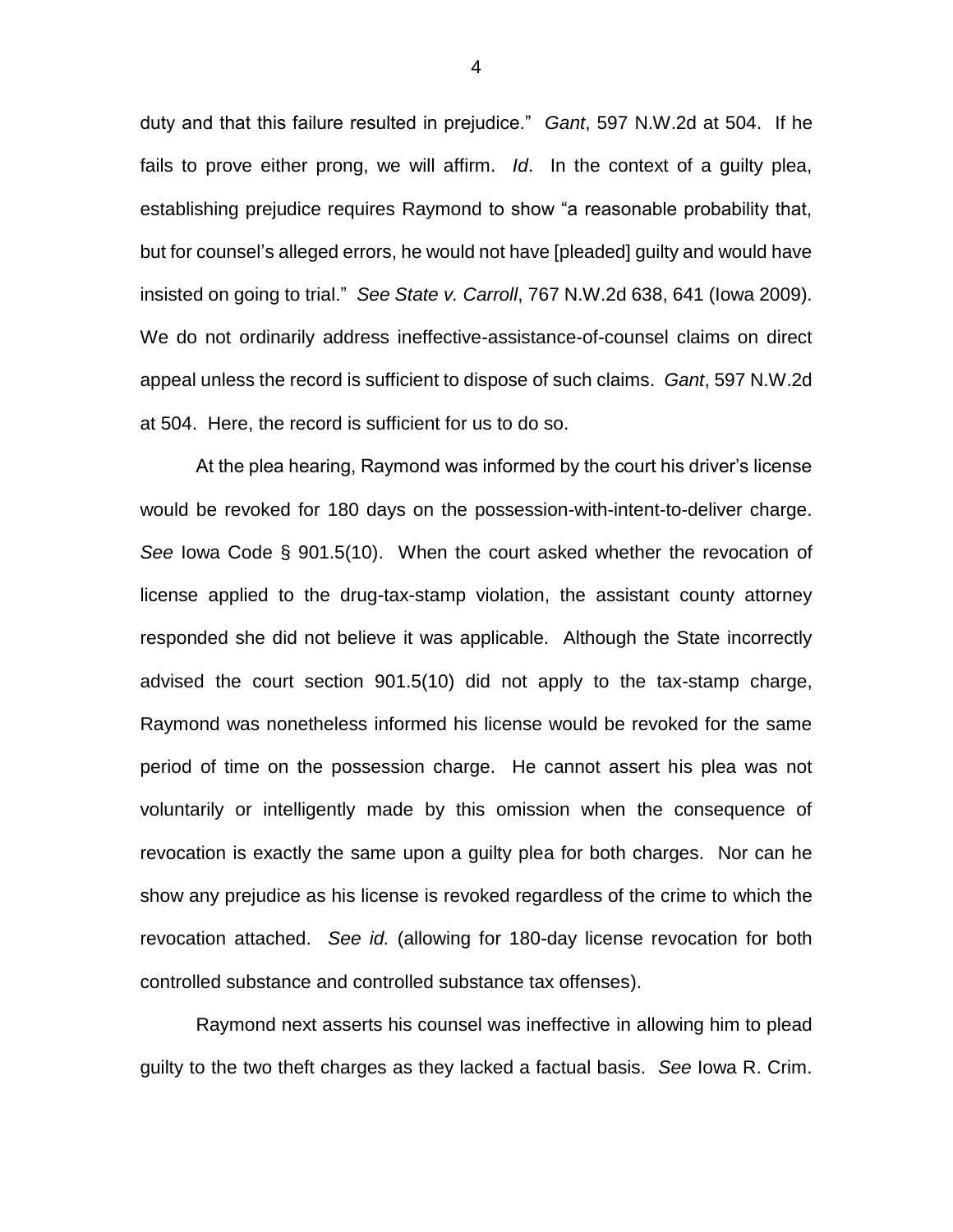P.  $2.8(2)(b).<sup>3</sup>$  To provide a factual basis for a plea, the court may rely on the minutes of evidence. *State v. Johnson*, 528 N.W.2d 638, 640 (Iowa 1995). In this case, the written plea stated, "[T]he defendant agrees that the court may accept as true the entire contents of the Minutes of Evidence." Contained in the minutes are various accounts and changing explanations of how Raymond obtained the snowmobile and dirt bike, including that Raymond possessed the dirt bike for over one year. The minutes also indicated Raymond had no intent to "promptly restore" either item to the owner or public official. Moreover, in its plea colloquy regarding the second-degree theft charges, the court explained the State had to prove "it was not [Raymond's] intent to immediately return it to the owner or turn it over to the police." When asked if he understood, Raymond replied "Yes, your Honor." It is clear the record established a factual basis for the theft charges, and therefore, counsel was not ineffective in allowing Raymond to enter those guilty pleas.

## **IV. Sentencing**

 $\overline{a}$ 

Next, Raymond asserts the district court abused its discretion in sentencing him to consecutive sentences without indicating the reasons for doing so.

Iowa Rule of Criminal Procedure [2.23(3)(d)] requires a trial court to state on the record its reasons for selecting a particular sentence. Although the reasons need not be detailed, at least a cursory explanation must be provided to allow appellate review of the trial court's discretionary action. A trial court must also give reasons for its decision to impose consecutive sentences.

*State v. Jacobs*, 607 N.W.2d 679, 690 (Iowa 2000).

In its sentencing order, the district court stated:

<sup>&</sup>lt;sup>3</sup> lowa R. Crim. P. 2.8(2)(b) provides, in part: "The court may refuse to accept a plea of guilty, and shall not accept a plea of guilty without first determining that the plea is made voluntarily and intelligently and has a factual basis."